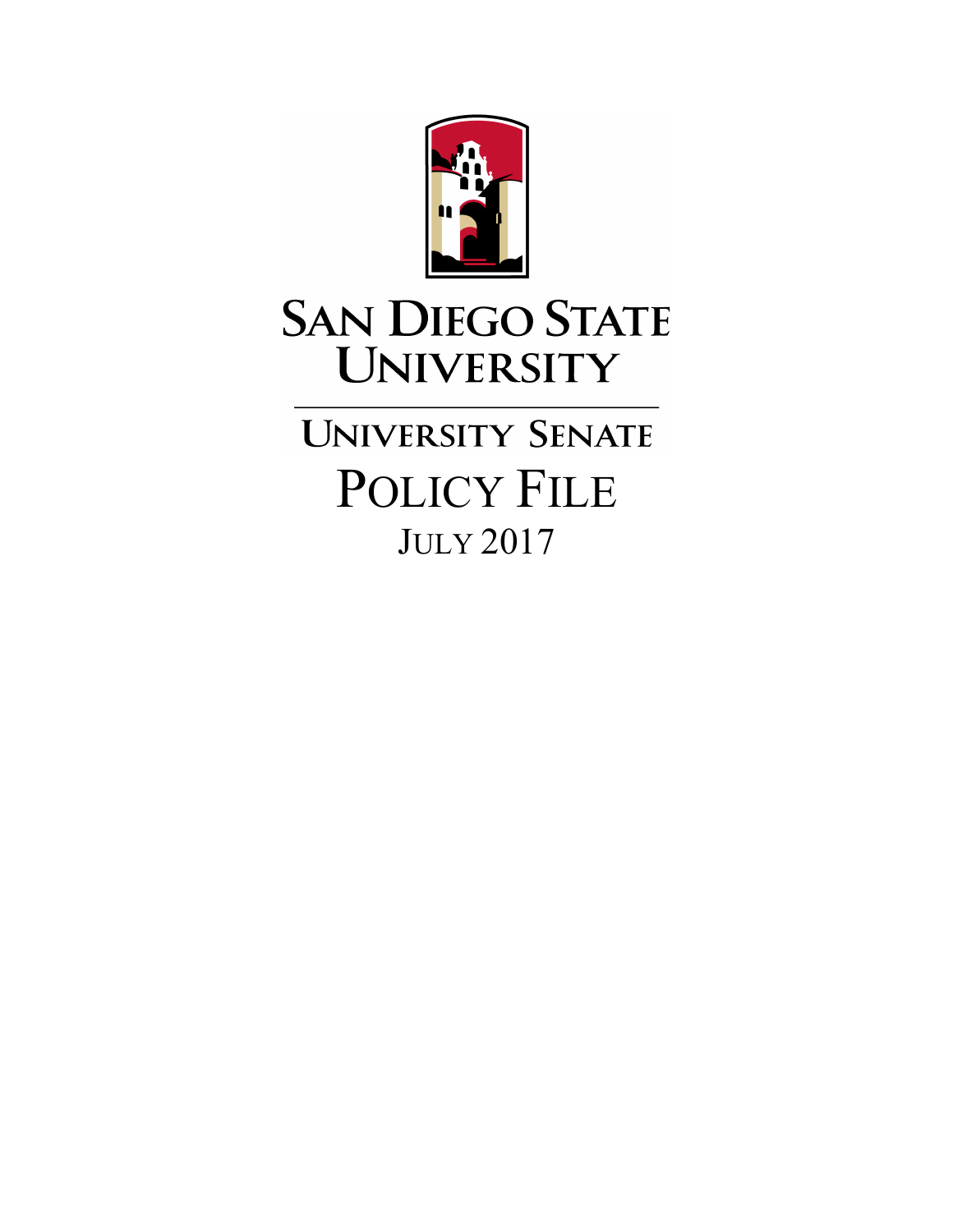# **Table of Contents**

**UNIVERSITY POLICIES: Committees and Councils** Appointive Authorities Bookstore Advisory Committee Campus Development Committee Copyrights and Patents Committee Environment and Safety, Committee Expanded Senate Executive Committee Extended Studies Advisory Council Faculty Honors and Awards Committee Fee Advisory Committee, Campus Freedom of Expression, Committee on General Education Curriculum and Assessment Committee Graduate Council Graduation and Retention Subcommittee (Undergraduate Council) Honorary Degrees, Advisory Committee on Instructional and Information Technology Committee Intercollegiate Athletics Council International Programs Council Liberal Studies Committee Library Committee Press Editorial Board, San Diego State University Promotions and Tenure Review Panel Research Council Scholarships Committee Staff Affairs Committee Student Affairs Committee Student Grievance Committee Student Learning Outcomes and Program Assessment Committee (SLOPAC) Student Media Advisory Committee Sustainability, Committee on Teacher Education Advisory Council Tenure-Track Planning Committee Undergraduate Council Undergraduate Topics Subcommittee of Undergraduate Curriculum Committee Undergraduate Writing Subcommittee of Undergraduate Curriculum Committee Writing Subcommittee of General Education Committee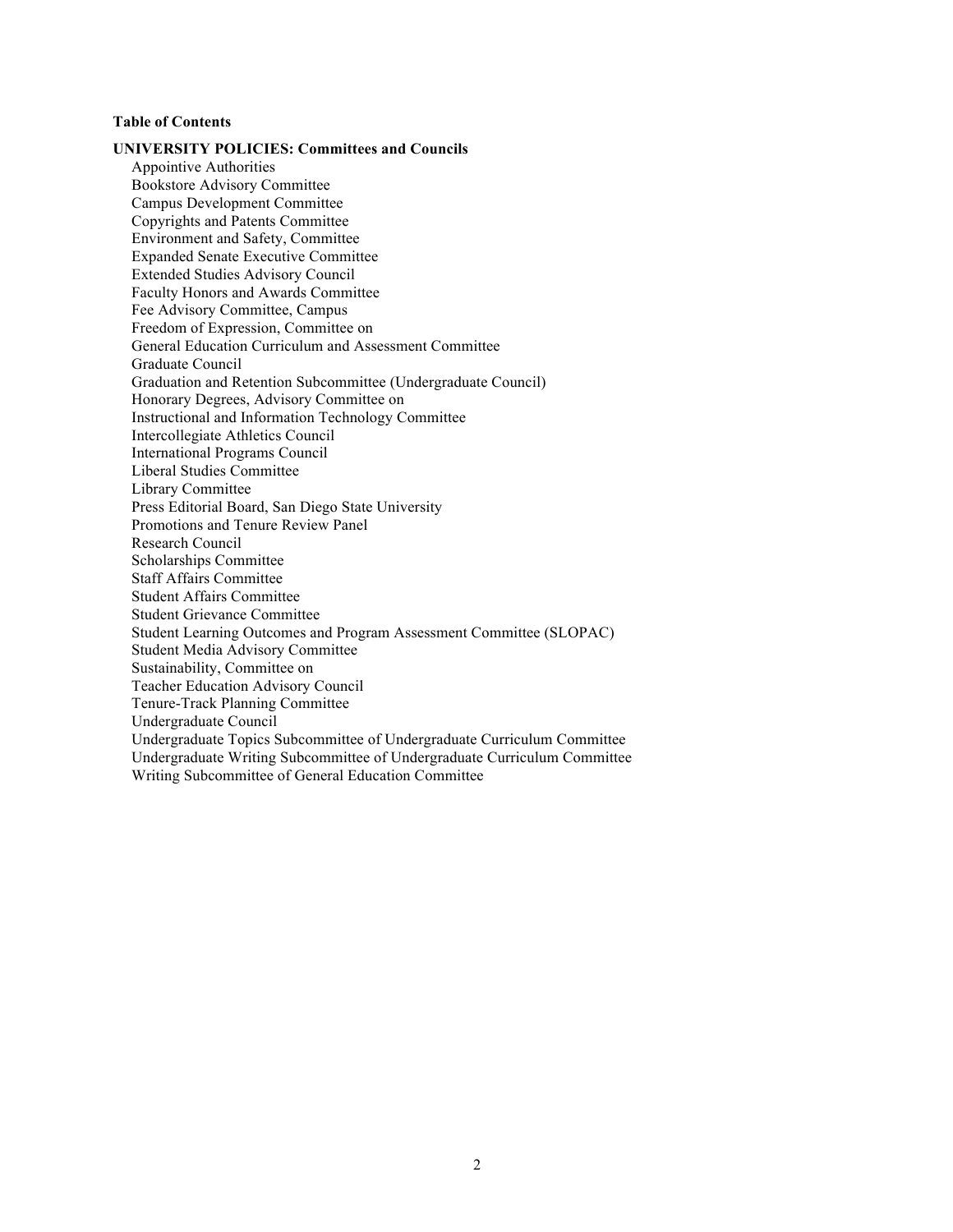# **UNIVERSITY POLICIES: Committees and Councils**

# **Appointive Authorities**

- 1.0 Unless otherwise stipulated, authorities for appointments to committees, councils, and the like shall be as follows: (a) faculty by the Senate Committee on Committees and Elections, (b) administrators by the university administration, (c) staff by the Staff Affairs Committee, and (d) students by the Associated **Students**
- 2.0 Unless otherwise stipulated:
	- 2.1 Appointments shall be made by procedures of each appointive authority.
	- 2.2 Appointed members, including ex officio members, shall have votes.
	- 2.3 Chairs shall be appointed by the Senate Committee on Committees and Elections and ratified by the Senate.
- 3.0 Appointments to Senate-appointed committees, councils, and the like shall be ratified by the Senate.
- 4.0 Committees, councils, and the like may establish subcommittees, to which they may appoint nonmembers.

# **Bookstore Advisory Committee**

- 1.0 Membership (14): eight faculty, one from each college and the SDSU-IV Campus; one Aztec Shops Board representative, the Aztec Shops General Manager, the Book Department Manager, the Senate representative to Aztec Shops; one staff member; one student.
- 2.0 Functions
	- 2.1 The Committee shall improve the relationship between the faculty and Aztec Shops Bookstore by reviewing Bookstore policies, textbook requisitions, sales data, and custom course packets.
	- 2.2 The Committee shall be especially sensitive to specific problems and to written complaints.
	- 2.3 The Committee may recommend to the Aztec Shops Board changes in policy or procedures and shall report to the Aztec Shops Board and the Senate at least once a year, no later than the April meeting.

# **Campus Development Committee**

- 1.0 Campus development shall comprise the following: (a) site development; (b) the construction of new buildings and modification of existing buildings; (c) roads, landscaping, and parking; (d) the naming of rooms and buildings; (e) the location of monuments, works of art, and signage; and (e) related matters.
- 2.0 Membership (13): seven faculty, including one senator; one staff member; Director of Physical Facilities, Vice President for Business and Financial Affairs or designee, SDSU Research Foundation Director of Facilities, two students to include the President of Associated Students.
- 3.0 Functions
	- 3.1 The Committee shall represent the university community in deliberations and decisions regarding major aspects of campus development. It shall review the Campus Master Plan and Five-Year Capital Outlay Program at least annually and shall report to the Senate on these items in September.
	- 3.2 The Committee shall be informed in a timely fashion of proposed major changes in campus development so that it may review these changes and report to the Senate.
	- 3.3 The Committee may also propose changes and shall report to the Senate such recommendations.

# **Copyrights and Patents Committee**

1.0 The Committee shall report to the University Research Council on the effectiveness of the Copyrights, Trademarks, and Trade Secrets policy and of the Patents policy.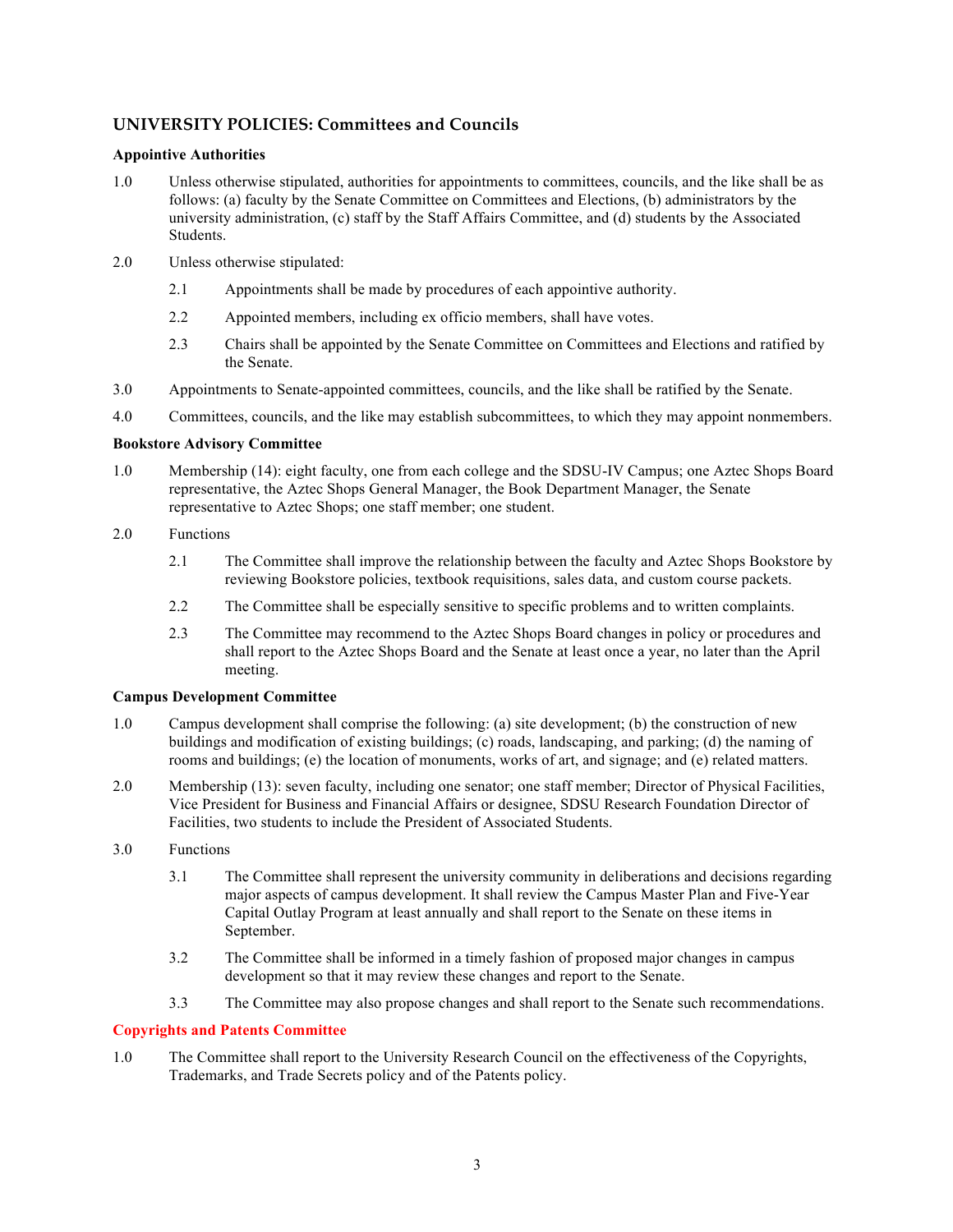- 2.0 Membership (9+): at least four faculty: three from Senate appointees to the Research Council, one of whom shall chair; at least one other faculty member, one member-at-large, Chief Executive Officer of the SDSU Research Foundation or designee, Vice President for Research or designee, Vice President for Business and Financial Affairs or designee, Director of the San Diego State University Research Foundation Technology Transfer Office (nonvoting). Members shall be appointed to one-year renewable terms by the Vice President for Research.
- 3.0 Functions: The Committee (a) shall submit for approval to the Vice President for Research and to the University Research Council (URC) guidelines for the implementation of the provisions of the Copyrights, Trademarks, and Trade Secrets policy, (b) shall ascertain the extent of institutional support involved in the completion of intellectual properties and shall recommend to the Vice President for Research assignment of ownership rights and division of royalties, and (c) shall advise the Vice President for Research on other matters of intellectual property.

Disability Access and Compliance Committee

- 1.0 Membership (15): President, or designee; Provost or designee; Vice President for Business and Financial Affairs or designee (co-chair); Vice President for Student Affairs or designee; Director, Center for Human Resources or designee; Associate Vice President for Facilities Planning & Operations or designee; Chief Information Officer or designee; Chief of Police or designee; Director, Office of Employee Relations & Compliance; Director, Contract and Procurement Management; Director, Student Disability Services (cochair); one faculty member selected by the University Senate; two students (one graduate, one undergraduate), selected by Associated Students, one staff member, selected by the Staff Affairs Committee with concurrence of the University Senate.
- 2.0 Functions: The committee shall discuss, monitor, and evaluate campus-specific issues relating to compliance with Executive Order 926, or its successors, and applicable federal and state laws and regulations.

# **Environment and Safety, Committee**

- 1.0 The campus environment shall include (a) sidewalks, walkways, and pedestrian malls; (b) classrooms, laboratories, and work areas; and (c) restrooms, stairwells, elevators, hallways.
- 2.0 Membership (13): five faculty, including one senator, one of whom shall chair; two staff members, Vice President for Business and Financial Affairs or Director of Administrative Services, Director of Health Services or designee, Director of Physical Plant or designee, a member of local Unit 3 collective bargaining agency, and two students.
- 3.0 Functions
	- 3.1 The Committee shall study, advise, and report to the Senate and administration on the safety, health, and learning conditions in the campus environment.
	- 3.2 The Committee shall investigate problems such as health, hazardous materials and waste, safety, emergency preparedness, matters of excessive noise or traffic, and other matters that detrimentally affect the campus environment and learning conditions.
	- 3.3 The Committee shall recommend policy and procedures on the health, safety, and learning conditions of the campus environment.

# **Expanded Senate Executive Committee**

- 1.0 Membership (43): members of the Senate Executive Committee, members of the Academic Deans Conference, members of the Presidential Budget Advisory Committee (formerly the Cabinet Budget Committee). The Senate Chair shall chair.
- 2.0 Function: The Committee shall meet to consider crises of profound or wide-ranging impact on the university and shall report to the Senate Executive Committee.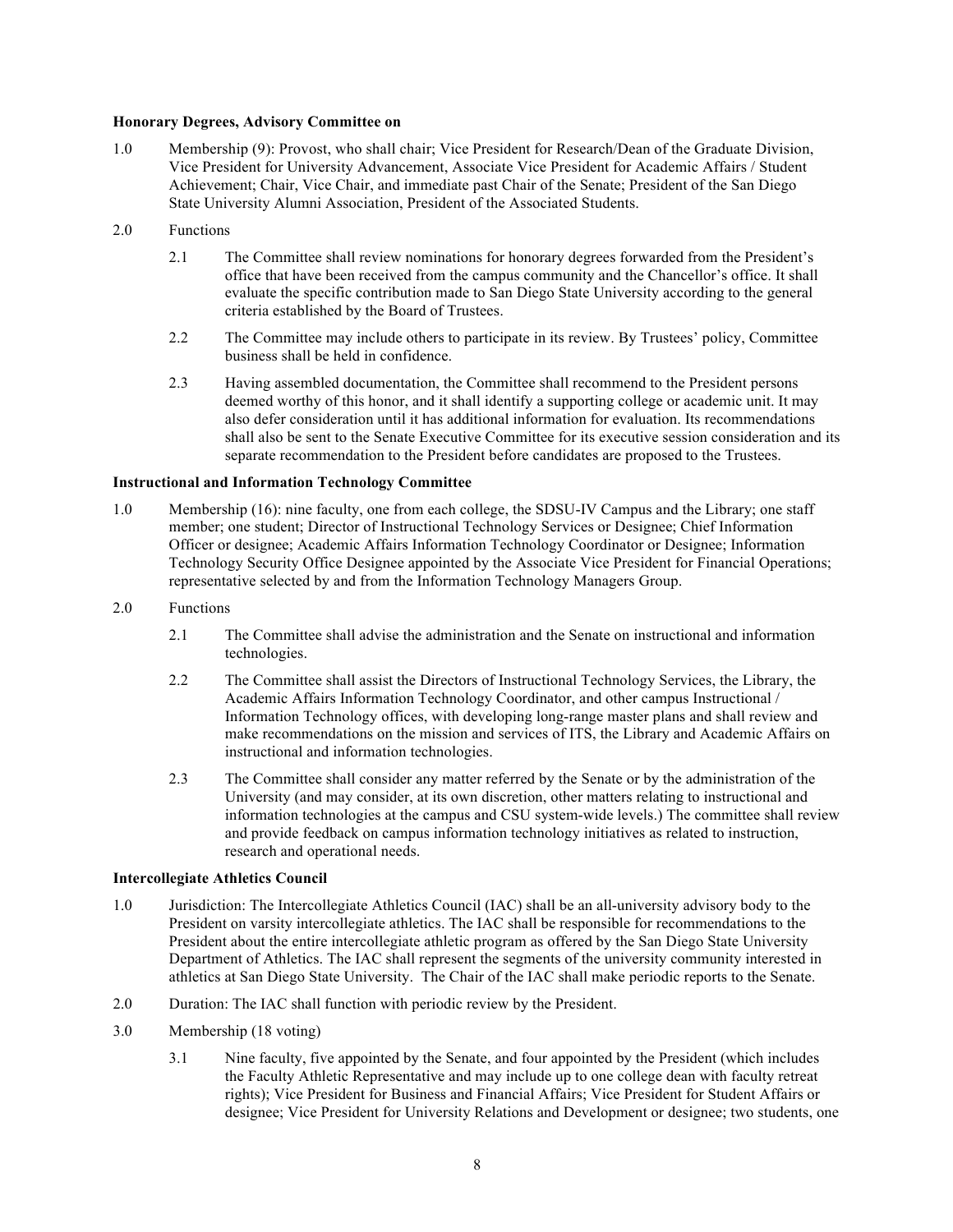appointed by the President of Associated Students and one appointed by the Student-Athlete Advisory Council; President of the Aztec Athletic Foundation or designee; one alumnus appointed by the Director of the Alumni Association; one community member appointed by the President; one staff member nominated by the Staff Affairs Committee confirmed by the Senate).

- 3.2 Chair or designee of the Committee on Academic Resources and Planning to sit on the IAC Budget Subcommittee.
- 3.3 The President or the Chair of the IAC may invite others with special expertise to sit as non-voting ex-officio members.
- 3.4 The Chair of the IAC shall be named by the President from the faculty members selected to the IAC.
- 3.5 Faculty (excluding the Faculty Athletics Representative) and staff members appointed by the President, Senate and Staff Affairs Committee shall serve three-year terms. These members shall serve no more than two consecutive terms. Service for a partial term shall not be included in this calculation. So far as feasible, faculty seats shall be arranged to serve staggered terms.
- 3.6 Student members shall serve one-year terms.
- 3.7 Alumni, and community members shall serve three-year terms. These members shall serve no more than two consecutive terms. Service for a partial term shall not be included in this calculation.
- 3.8 Membership as defined in sections 3.1 and 3.2 for the conduction of committee business shall not include substitutes, absentees, or proxy representation.
- 3.9 In the event of a vacancy, the jurisdiction represented by the position shall be responsible for filling that position.
- 4.0 Duties and Responsibilities
	- 4.1 The IAC shall be the primary advisory body to the President on varsity intercollegiate athletics. Subject to approval by the President, it shall develop policies governing intercollegiate athletics that shall guide the administration of the intercollegiate athletics program by the Director of Intercollegiate Athletics. The IAC shall have no administrative or executive capacity.
	- 4.2 More specifically, the IAC shall consider and recommend to the President policy on such matters as (a) income and expenditures budgets, (b) the schedules for seasonal and postseason play in relation to the effect upon student-athlete welfare, (c) grants and other financial aid to studentathletes, (d) eligibility of student-athletes, (e) student-athlete grievance procedures on sportsmanship and other non-scholarship policies, (f) awards to student-athletes, (g) ticket distribution policies, and (h) public and campus relations of the athletics program. Issues of student-athlete welfare shall be within the purview of the IAC.

#### **International Programs Council**

- 1.0 Membership (24): 14 faculty; seven administrators or staff to include the Chief Executive Officer of the SDSU Research Foundation and the Director of International Programs, who shall serve as Chair; one staff member, one undergraduate and one graduate student who have studied in a foreign country.
- 2.0 Functions: The Committee (a) shall recommend policies and procedures to enhance the university's international activities, (b) shall identify existing involvement in international activities and related resource commitments, (c) shall report on funding programs and opportunities for external support of international activities, (d) shall identify needs for improvement and development, and (e) shall report annually to the Senate and administration.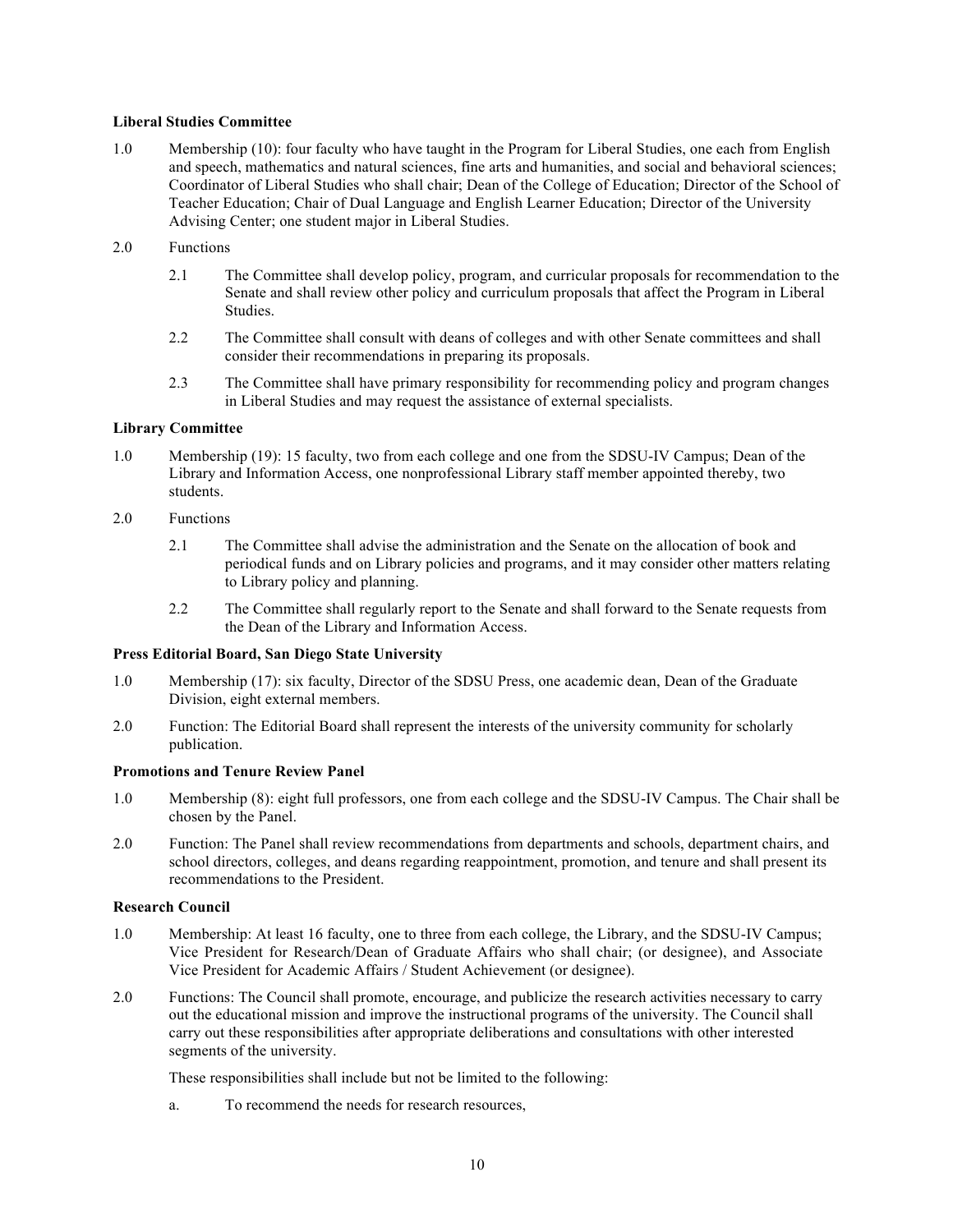- b. To recommend policies for the creation of interdisciplinary research bureaus and institutes and to review their activities,
- c. To develop and recommend university policies on patents and copyrights,
- d. To develop fellowship and grant-in-aid programs for faculty research and to recommend the allocation of dedicated funds;
- e. To encourage the development of interdisciplinary research facilities and activities,
- f. To promote university-wide research lectureships on topics of general interest,
- g. To publicize and recognize research accomplishments of the faculty and to promote publication of the results,
- h. To assist faculty in obtaining fellowships and grants from appropriate sources;
- i. To establish policies to protect the rights of parties concerned in experiments involving human subjects,
- j. To establish policies for the care and use of laboratory animals,
- k. To review procedures for the administration of research proposals and grants,
- l. To report annually to the Senate and the administration.

# **Scholarships Committee**

- 1.0 Membership (12): six faculty, three administrators, one Campanile Foundation member, two students.
- 2.0 Functions
	- 2.1 The Committee (a) shall develop and periodically review the scholarships program policy, and (b) shall receive and consider applications for scholarships and grants-in-aid.
	- 2.2 The University Scholarships Officer shall administer the scholarships program according to these policies.

#### **Staff Affairs Committee**

- 1.0 Membership (14): 11 staff members from throughout the university, to include as ex-officio voting, the staff senator who serves on the Senate Executive Committee. The 11 staff membership positions will be open to all staff employment units. The committee will also have two faculty members, one of which shall be a senator, and a student representative appointed by Associated Students. The committee chair will be nominated for approval by the Senate in the month of April from among the 11 staff members on the committee.
- 2.0 The Staff Affairs Committee encourages the participation of permanent SDSU/CSU employees in all related and appropriate matters concerning the interest of staff as part of the shared governance philosophy of the SDSU campus community. The Committee shall promote the participation of staff on committees to attend scheduled meetings and participate in campus committee work. The Committee will inform supervisors of staff appointments to Senate and Senate Appointed Committees and Councils. Staff senators may serve on no more than two Senate or Senate Appointed Committees and the University Senate.
- 3.0 Functions: The Committee (a) shall appoint staff to fill vacancies to Senate committees by making recommendations to the Senate Committee on Committees in accordance with Senate Policy File; and shall appoint staff to fill vacancies to non Senate committees by campus-wide announcement and simple majority vote of the committee; (b) shall announce campus wide and elect by simple majority of the Committee staff appointments to staff Senator positions upon vacancies related to resignations; (c) shall consider only those matters related to the Senate; and (d) shall consider other issues at the direction of the Senate Chair, Senate Executive Committee or by the Senate.
- 4.0 The Chair (or designee) shall report the business of the committee to the Senate Executive Committee.
- 5.0 Staff Honors and Awards Subcommittee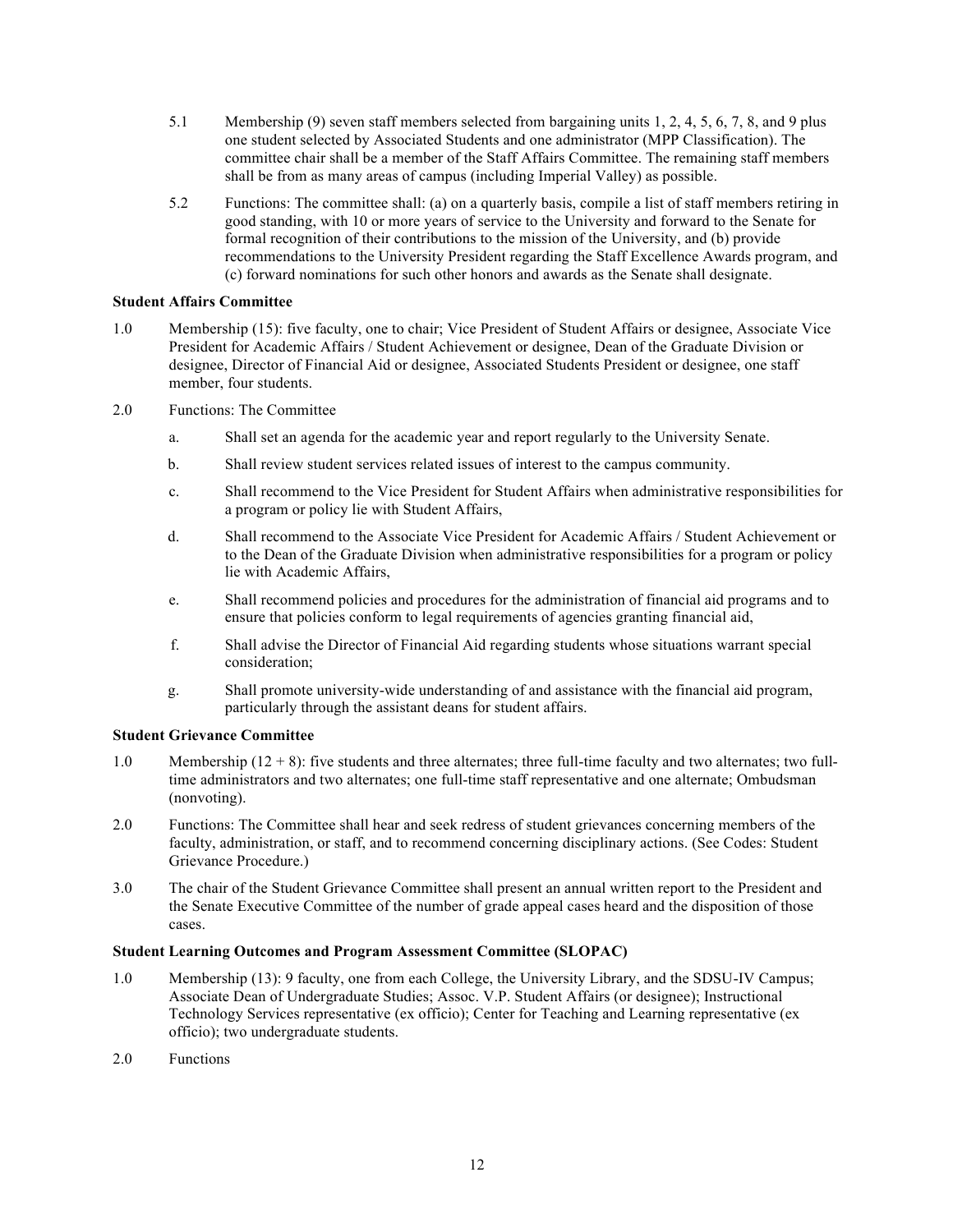- 2.1 The Committee shall provide oversight for the program assessment of Degree Learning Outcomes, and shall evaluate assessment plans and progress for all degrees and programs, including those programs accredited by external agencies.
- 2.2 The Committee shall assessment reports for each degree on a regular basis and provide feedback to the respective programs.
- 2.3 The Committee shall provide the Senate, and, when relevant, the Graduate Council, with an annual report on the state of program assessment across the university, including programs accredited by external agencies.

# **Student Media Advisory Committee**

- 1.0 Membership (17): Associated Students President or designee, Associated Students Vice President for Finance or designee, Associated Students Executive Director or designee (nonvoting), Daily Aztec Editor (nonvoting), Daily Aztec General Manager (nonvoting), KCR Radio General Manager (nonvoting), University President designee, Student Affairs designee, University Relations and Development designee, Business and Financial Affairs designee, three faculty members, one from the faculty in Journalism; one staff member; four students.
- 2.0 Functions: The Student Media Advisory Committee shall be an advisory body to the University President on student-run media.

# **Sustainability, Committee on**

- 1.0 Sustainability refers to practices designed to meet the needs of the present without compromising the ability of future generations to meet their own needs. It encompasses teaching, research, and practice in a variety of areas including but not limited to policy development, building design and construction, waste management and recycling, energy production and use, water use, and transportation.
- 2.0 Membership (15): five faculty, with no more than two from any one college; one staff member; Vice President for Student Affairs or designee; Associate Vice President for Academic Affairs / Student Achievement or designee; Director of Facilities Planning, Design & Construction or designee; Associate Vice President for Business Operations or designee; SDSU Research Foundation Director of Facilities or designee; General Manager, KPBS or designee; CEO of Aztec Shops or designee; two students.

Functions. The Committee shall

- 3.0
- 3.1 study, track and review sustainability issues related to the campus and make recommendations to improve sustainable practices,
- 3.2 coordinate with campus units and the community to ensure that sustainability is taken into consideration,
- 3.3 communicate with the Committee on Environment and Safety and the Campus Development Committee to ensure that sustainability is taken into consideration in the deliberations of those bodies,
- 3.4 receive copies of Executive Orders or other instructions to the campus dealing with sustainability and report on them to the Senate,
- 3.5 serve as a resource to faculty, staff and students wishing to undertake research, or propose curricular changes, or pursue sustainable practices,
- 3.6 communicate these activities and outcomes to the Senate, campus, and the broader community.

#### **Teacher Education Advisory Council**

1.0 Membership (16+): eight faculty, one from each college and the SDSU-IV Campus; Dean of Education, who shall chair, Provost, Dean of UDGXWHDLUVAssociate Vice President for Academic Affairs / Student Achievement; three representatives from the San Diego area school districts; three others.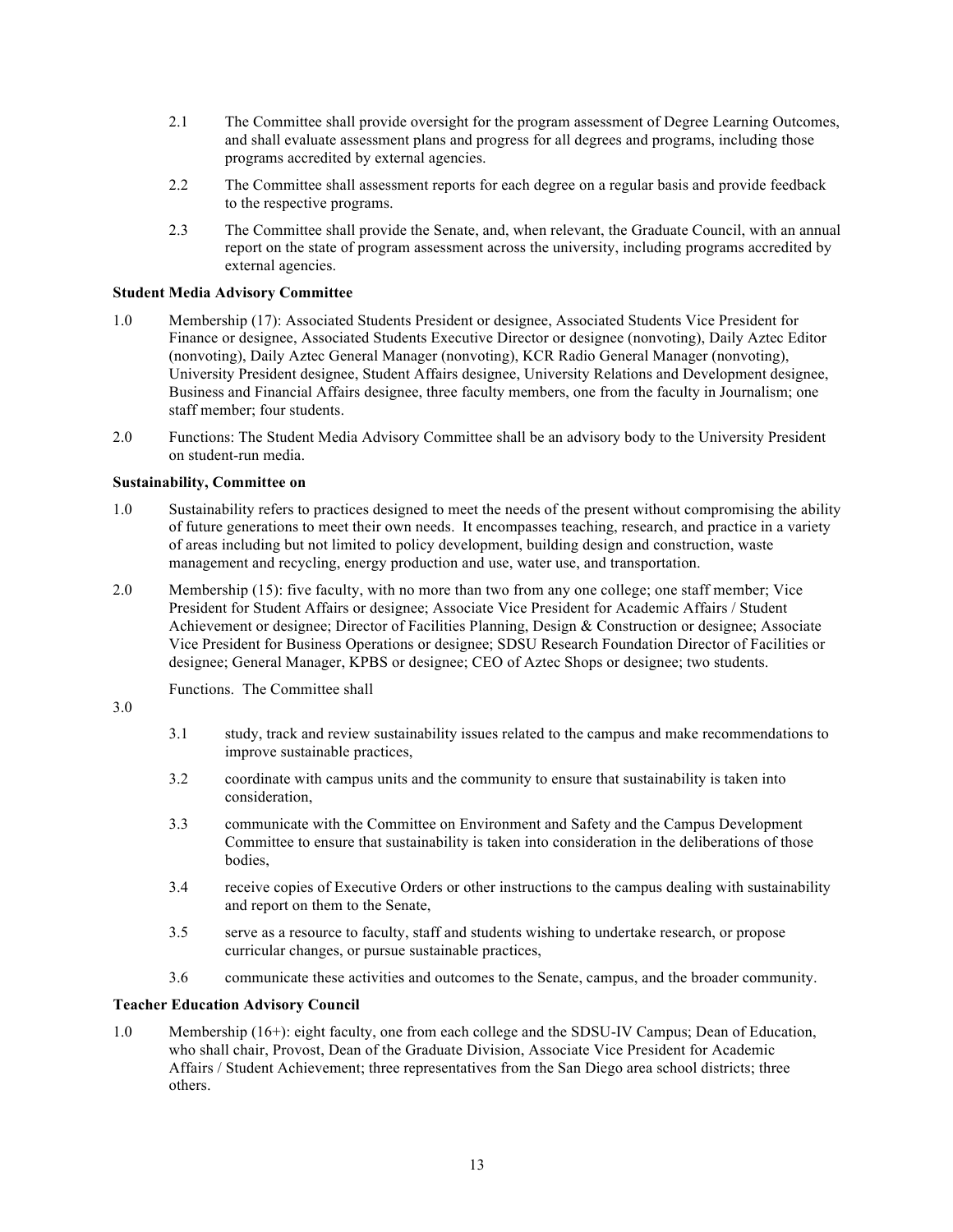2.0 Functions: The Council shall advise the Dean of Education on various programs for the preparation of teachers and other school personnel.

# **Tenure-Track Planning Committee**

- 1.0 Membership (6): Provost, Chair of the Senate, Chair of Academic Policy and Planning, Chair of Academic Resources and Planning, Chair of Faculty Affairs, Chair of Diversity, Equity and Outreach.
- 2.0 Function: The Committee shall annually consider programming initiatives and recommend to the Provost the allocation of new and vacated tenure-track faculty positions.

#### **Undergraduate Council**

- 1.0 Membership (16): eight faculty, one from each college, the Library and the SDSU-IV Campus; Associate Vice President for Academic Affairs / Student Achievement or designee, who shall chair; Associate and Assistant Deans of Undergraduate Studies; Vice President of Student Affairs or designee; Director of Enrollment Services; two undergraduate students.
- 2.0 Functions: The Council
	- 2.1 Shall oversee an integrated approach to undergraduate excellence at San Diego State University
	- 2.2 Shall recommend policy for the Division of Academic Engagement and Student Achievement
	- 2.3 Shall propose changes in policy for undergraduate programs
	- 2.4 Shall supervise specific university-wide undergraduate programs such as, but not limited to, the Undergraduate Writing Subcommittee and the Graduation and Retention Subcommittee
	- 2.5 Shall forward to Senate the annual report on retention and graduation in the fall of each academic year

#### **Undergraduate Topics Subcommittee of Undergraduate Curriculum Committee**

- 1.0 This shall be a permanent subcommittee of the Undergraduate Curriculum Committee
- 2.0 Membership (5): three faculty who are members of the Undergraduate Curriculum Committee, one of whom shall chair; the Associate Vice President for Academic Affairs / Student Achievement and the Associate Vice President for Academic Affairs / Enrollment or designee.

Function

# 3.0

- 3.1 The Subcommittee shall review course proposals identified as 296, 496, 580, and 596, and General Studies 250, 350, and 550. Courses numbered 550, 580, and 596 shall be forwarded to the Graduate Council for an additional review. Although the Subcommittee may apply different criteria to these, it shall retain the same standards of regular courses.
- 3.2 The Subcommittee shall encourage experimental and interdisciplinary courses.

#### **Undergraduate Writing Subcommittee of Undergraduate Curriculum Committee**

- 1.0 This shall be a permanent subcommittee of the Undergraduate Council.
- 2.0 Membership (13): the eight faculty members of the Undergraduate Council; the Director of Composition, the Director of the Test Office, the Associate Vice President for Academic Affairs / Student Achievement; two students from the Undergraduate Council.
- 3.0 Functions
	- 3.1 The Subcommittee (a) shall encourage the development of courses and programs designed to improve the writing of undergraduate students, (b) shall monitor lower division writing competency and upper division writing proficiency in order to ensure consistent standards, and (c) shall coordinate campus efforts to improve student writing.
	- 3.2 The Subcommittee shall approve and forward to the Undergraduate Curriculum Committee courses for review.